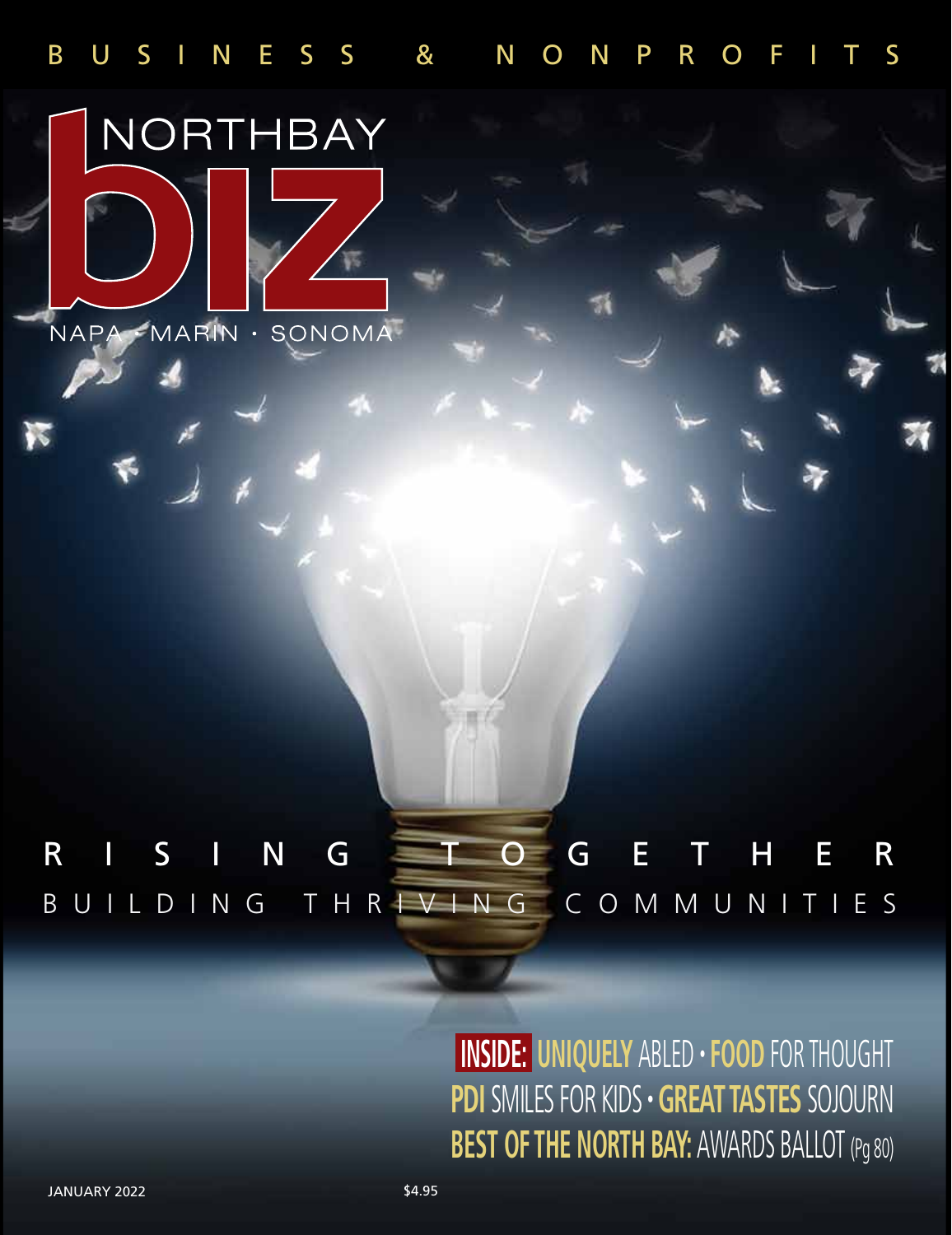*"The more we can support cross-agency connections and develop deep relationships with partners and community, the more we help create a community that's thriving."*

—Chandra Alexandre, CEO, Community Action Marin

# Poverty in a Land of Plenty

Community Action Marin empowers low-income Marin County residents, provides them with ways to work their way out of poverty. *By Judith M. Wilson*

arin County is well known for<br>
the wealth, poverty is a constant<br>
The wealth, poverty is a constant<br>
the wealth and the wealth its affluence, and yet alongside presence. According to the most recent census figures, 6.9% of the county's residents live below the poverty line, and for them, trying to get ahead is a perpetual struggle. Marin, though, has a generous spirit, with an estimated 1,800 nonprofit organizations and many of them offer opportunities for disadvantaged people to better their lives. Among them, San Rafael-based Community Action Marin leads the way in reaching out to the less fortunate with a variety of programs. Chandra Alexandre, CEO of Community Action Marin, points out that it costs roughly

\$126,000 a year for a family of four to live in Marin County, and residents who fall below that threshold need help if they are to support themselves. "We serve people who generally live below what it costs for a family to afford basic expenses in Marin County," she says. Food, access to child care and assistance with paying utilities are common needs. CAM's mission is to alleviate the causes and consequences of poverty, and when people get help in overcoming the obstacles they face, they have a chance to take advantage of economic opportunities. It's a win-win situation that allows them to become self-supporting and—in the best outcome—to thrive in the communities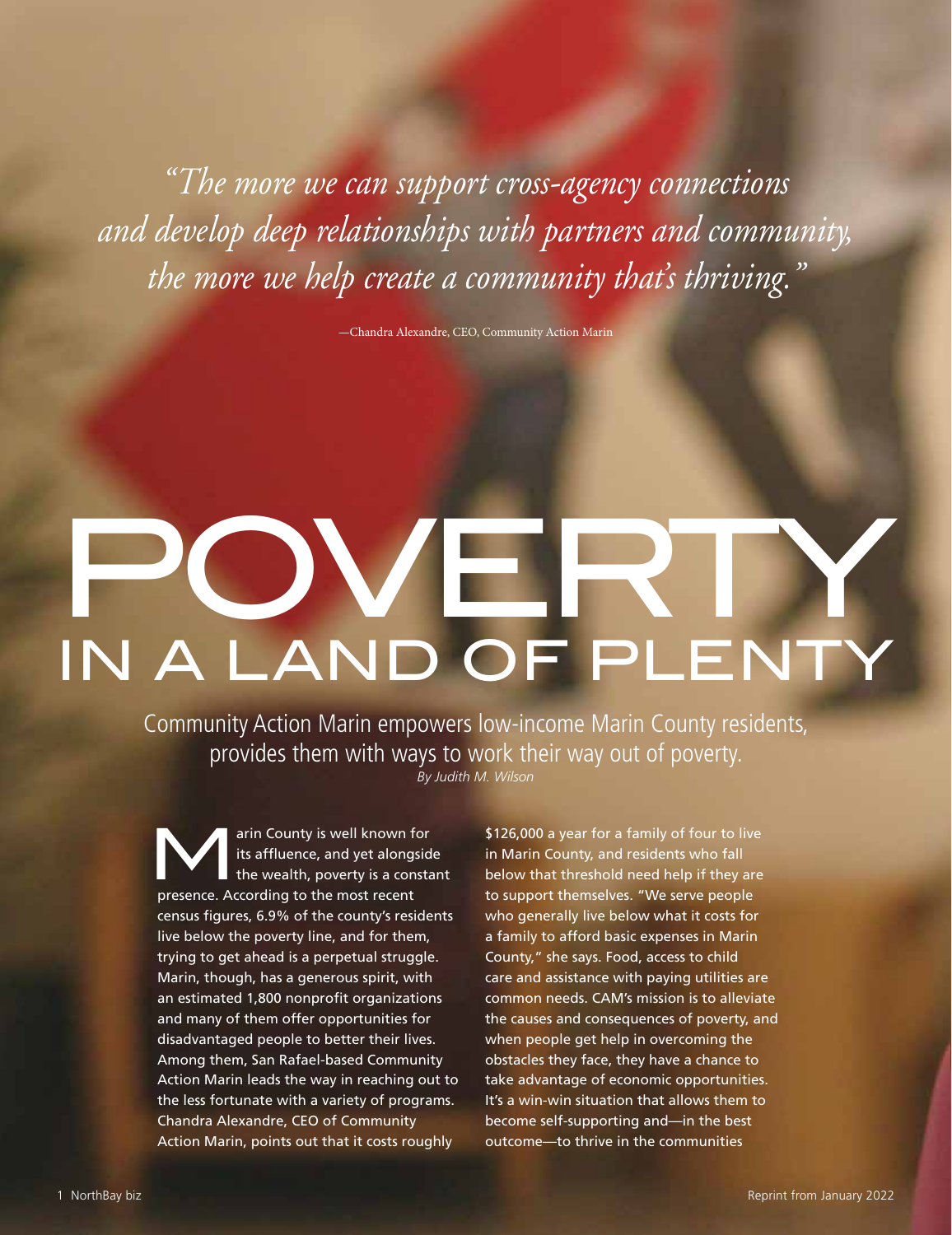Chandra Alexandre, CEO, Community Action Marin [Photo courtesy of Community Action Marin]

Reprint from January 2022 **NorthBay biz 2** NorthBay biz 2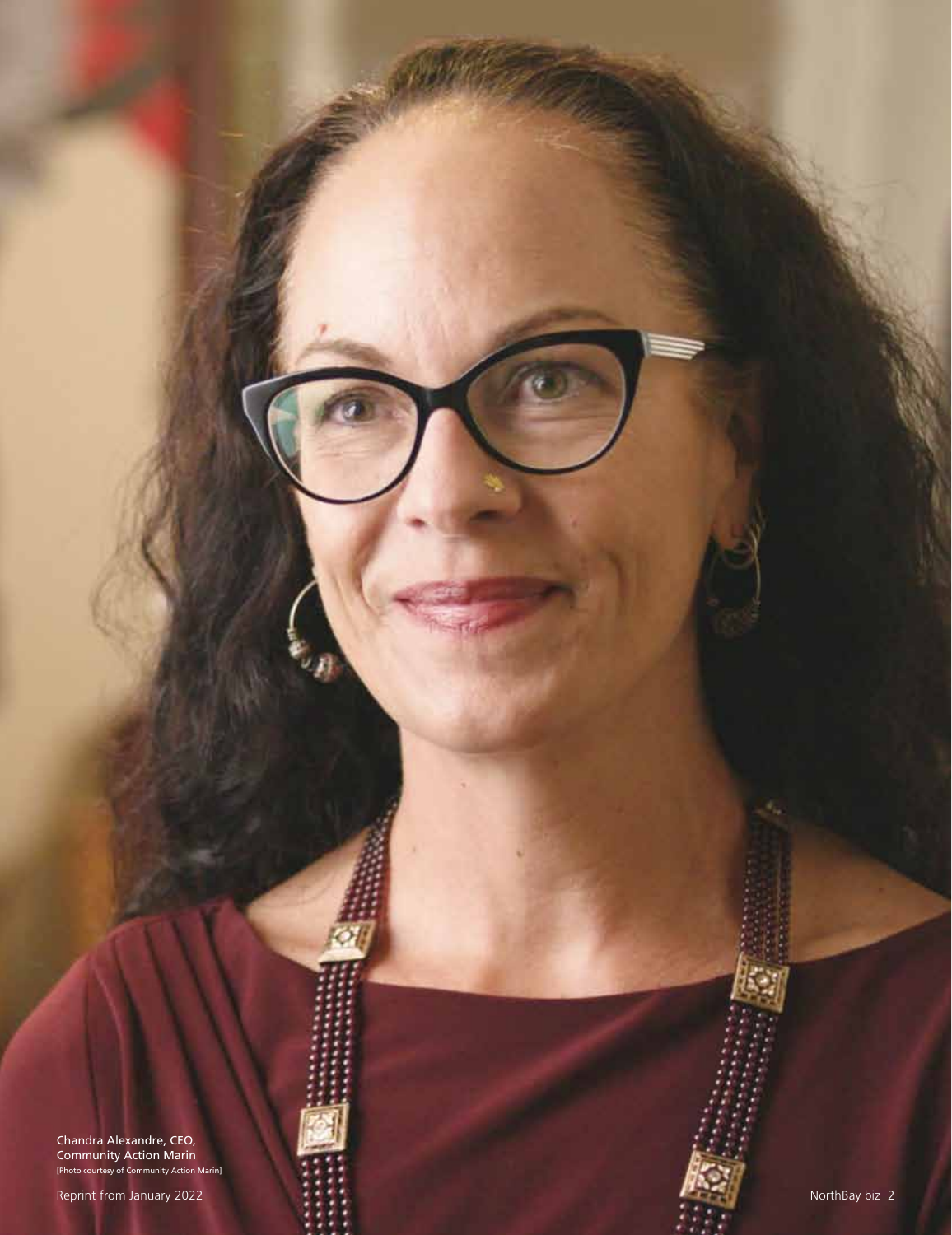CAM's roots go back to 1966, two years after President Lyndon B. Johnson's war on poverty led to the passage of the Economy Opportunity Act of 1964 and the beginning of the Community Action movement, which sought to eliminate poverty in the midst of plenty. The goal was to provide services to help low-income Americans become selfsufficient, and community action agencies across the country began to provide services that would help vulnerable individuals and families move out of poverty.

CAM started with a federal grant of \$40,000, and in 1967, the Marin County board of supervisors made it the county's official antipoverty agency. Gail Theller was the agency's first executive director. "She was a real force in getting CAM up and running," says Roger Crawford, president of the board of directors. Under the guidance of Theller, a Marin Women's Hall of Fame honoree, CAM grew from a fledgling



Roger Crawford, president of the board of directors, Community Action Marin

organization into a dependable provider of support services for the needy. Through collaboration, it was instrumental in the creation of several other agencies, including the Food Bank (now the San Francisco-Marin Food Bank), Homeward Bound of Marin, the Marin Childcare Council and the Agricultural Institute of Marin, which runs the farmers markets at the Marin Civic Center in San Rafael.

#### **Meeting needs**

CAM offers a wide range of services to 20,000 individuals annually and adapts to assist with other unique issues as the need arises. During the COVID pandemic, for example, CAM was at the forefront of assisting those on the frontlines who needed child care. "And we continue to stay nimble in response to what people need," says Alexandre.

More recently, the COVID-19 pandemic created new demands, and it also forced the agency to begin operating remotely and put protocols into place for staff health and well-being. Support groups moved online, and CAM intensified its focus on food justice, as many low-wage workers lost their jobs and income, putting their families at risk of going hungry. Food, child care and assistance with utilities are at the heart of everything the agency does. "Those things don't change," Alexandre explains, adding that while CAM does what is necessary to meet new demands, it has always been committed to maintaining its core work.

The cost of living in Marin County has increased by over 50% in the past five years, and the combination of rising costs and a devastating pandemic makes the needs greater than ever. Alexandre reports that the perception of people in need is often that they just need to work harder or make different choices. When they have roadblocks, however, their choices are limited and historic inequities compound the difficulties.

The lack of child care, for instance, might limit a parent's ability to work, and so to combat that problem, CAM provides free and affordable child care for anyone who needs it. "We're the Head Start grantee in Marin County," she says, "and we layer funding from both federal and state sources to ensure we meet the highest standards possible to help as many families as possible." Head Start

is a national program for children that begins with prenatal care for mothers and spans the years from birth to age 5. Early Head Start serves children up to 2 years old in a program that is all day, all year round and includes comprehensive health, nutrition, education, social services and family development. Preschool for children 3 to 5 years old offers full-day or part-day options with the school year and yearround options. The federal government subsidizes the program so children from income-eligible families can get the education and experiences they need for future success.

As housing becomes more expensive and less accessible, homelessness continues to grow. "We're very invested in helping to solve the housing challenges we have in the county," says Alexandre. Homelessness was already a problem, and then when the pandemic took hold, it further illuminated

the needs of those renting in the community.

"The need for rental assistance skyrocketed," she says. In a collaboration to address the issue, CAM worked with Legal Aid of Marin, Canal Alliance, Marin County staff and local government (including San Rafael Mayor Kate Colin and Marin County Supervisor Dennis Rodoni) to assist the Latino community, which the pandemic affected disproportionately.

The three community-based organizations and the county administrator's office worked together to effect policy changes and institute rent freezes, and they got moratoriums extended as well. "We have many, many partnerships," she says. "When your work is social and economic justice, it indeed takes a village."

CAM also gives support to individuals who struggle with mental health issues, which have worsened as a result of the isolation the pandemic caused. However, there was also a positive effect. "There's been a veil lifted from the stigma," says Alexandre, explaining that the pandemic put a spotlight on the fact that we're social beings, and people have become more accepting of and willing to talk about mental health challenges. "The services we provide are more visible to people," she says. With the unwarranted shame removed, she adds, CAM can serve more people who are psychologically challenged and also reach a larger number by offering services over the phone.

One of the biggest issues continues to be food. One in five of Marin County's residents lacks enough food, and one in three seniors is at risk of going hungry, so the need for food is imperative. Crawford finds that looking at food security and food justice is an important way of seeing what low-income people lack. They don't have the means to shop at grocery stores that sell healthy and nutritious products, and while others who are better off give to food banks to help people who are poor, he suggests looking at the issue more broadly and finding other ways for the needy to get nourishment as well.

CAM has two programs that go beyond acquiring and providing food. In 2011, it acquired a commercial kitchen in Terra Linda, which is known as the Central Kitchen. For the past 10 years, the agency has had its own space to prepare cold breakfasts, hot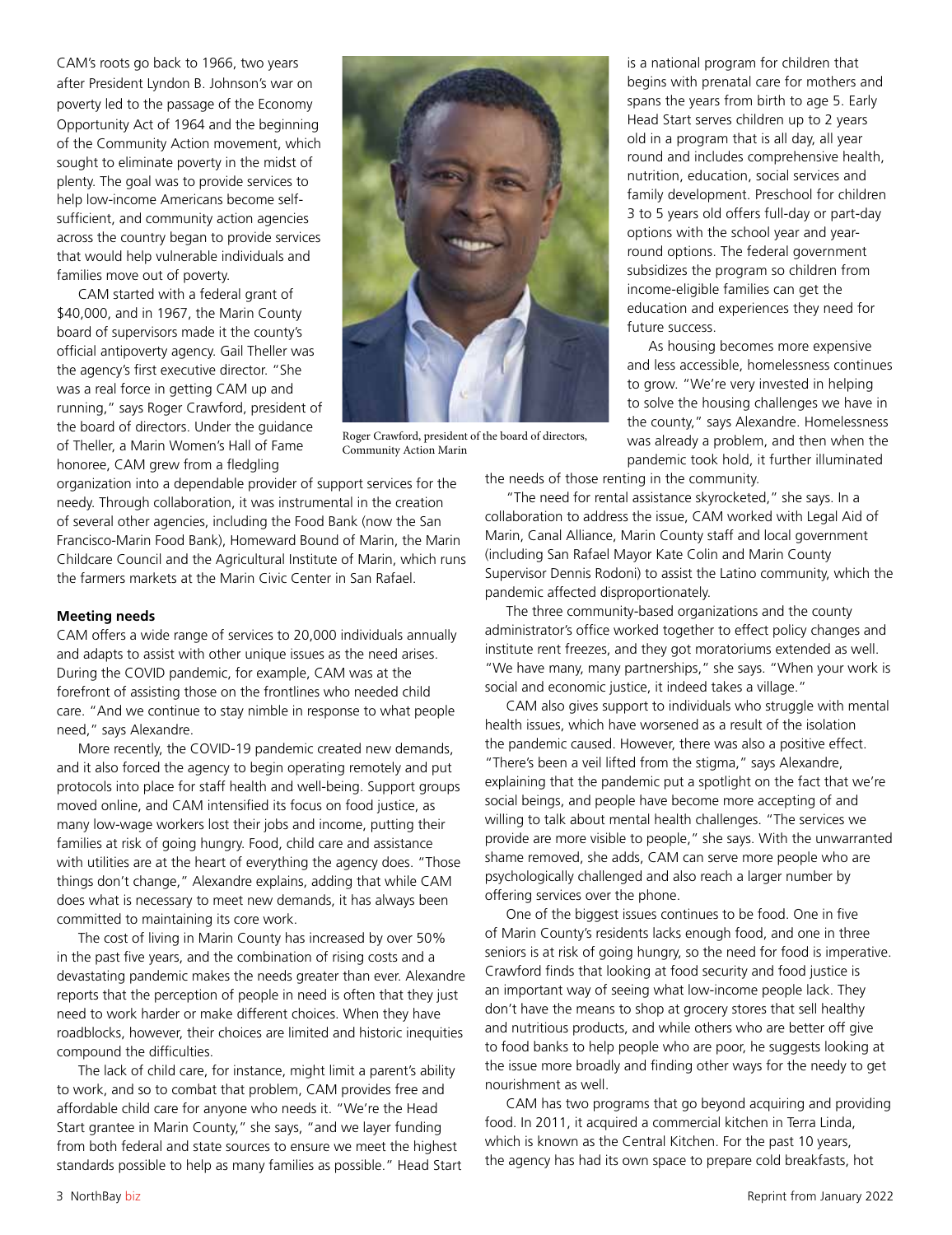lunches and snacks for nearly 1,000 children in its programs. "That kitchen supplies meals to all our kids in preschool every day," says Alexandre. For some children, it's their only nutritious meal of the day. The kitchen is also a source of income because food entrepreneurs who need a licensed facility rent the space after hours. In addition, CAM has launched an apprenticeship program for families who want to go into the food business and gives them the support they need to be successful, including business training, thus putting them on a path out of poverty. Plans for the future include using the kitchen to develop CAM's own products for sale.

CAM has rented the Old Gallinas Children's Center on N. San Pedro Rd. in Santa Venetia from San Rafael City Schools for 30 years to house its early childhood

harvest food in an urban environment. "When you're learning about that as a child, it's not just the fact that you have access to food that's growing on a farm," he says. They also discover ways that they can nourish themselves, especially if they have access to property where they can grow their own food.

In addition to helping people with their basic needs, CAM offers ways for them to learn how to manage their money and attain financial security so they can go beyond subsistence living. One-on-one coaching for a minimum of six months offers strategies for creating and sticking to a budget, reducing debt and perhaps saving for college or homeownership. Fledgling entrepreneurs can also get help to start or expand small businesses.

Anyone who needs connections and

The cost of living in Marin County has increased by over 50% in the past five years, and the combination of rising costs and a devastating pandemic makes the needs greater than ever.

education programs. The site has a learning garden for preschoolers, but a few years ago, CAM staffers recognized that they had the opportunity to grow the agency's own food as well. They started planning in the summer of 2019, and the agency made an initial investment of \$20,000 to buy equipment and plants and coordinate the project. Habitat for Humanity and Canal Alliance helped with construction, and the first plants began producing crops by the end of that year. In spring 2020, when the pandemic forced businesses to close, food insecurity increased significantly, and CAM's farmers began planting and harvesting in earnest so they could give food away.

Since then, the Production Farm has yielded 1,300 pounds of food including apples, cabbage, cucumbers, tomatoes and zucchini. CAM initally worked with Sanzuma, a local organization that manages organic farms and addresses the need for sustainable healthy food systems and nutrition education. The goals of the partnership are to expand the garden in San Rafael and to develop a second site at Hamilton in Novato in partnership with the Novato Unified School District.

Crawford believes the farm has a positive influence on the children who attend programs on the site because they can see that it's possible to grow and

support can get assistance. "All of our services are accessible to anyone who lives in Marin County," says Alexandre, adding that CAM takes a whole family approach and doesn't have an income eligibility requirement for financial coaching or some of its other stabilization services. "We focus on people's goals and aspirations and work side by side with them to help them achieve them," she says. "The more we can support cross-agency connections and develop deep relationships with partners and community, the more we help create a community that's thriving."

#### **Connections**

The opportunity to create social justice outcomes drew Alexandre to CAM. She points out that an awareness of the need for social justice is currently heightened, and she found the idea of being involved in a commitment to come together as a community to empower everyday people appealing. She also believes that achieving racial justice is important.

"In Marin, which is largely affluent, the population is 80% white," she says, and race affects all the indicators of wellbeing. Some of the challenges people face are the result of systemic injustice that disproportionately impacts certain demographics. "We employ over 200

## **COMMUNITY ACTION** Marin

Community Action Marin provides support for Marin County's low-income residents in a wide variety of ways.

## Children and Family Services

Early Head Start Home visiting Family child care Preschool School age

#### Safety Net

Emergency Family needs CalFresh assistance LIHEAP energy program CARE homeless outreach

#### **MENTAL HEALTH**

Peer mental health Family partnership Peer education

#### **ECONOMIC OPPORTUNITY**

Financial empowerment Support to thrive Workforce development

### Food Justice

Central Kitchen Renting space Healthy meals Production farm

#### EQUITY **INITIATIVES**

CAM equity work Marin Equity Initiative Marin Promise Partnership Census 2020 Strategic partnerships Pandemic response

*camarin.org*